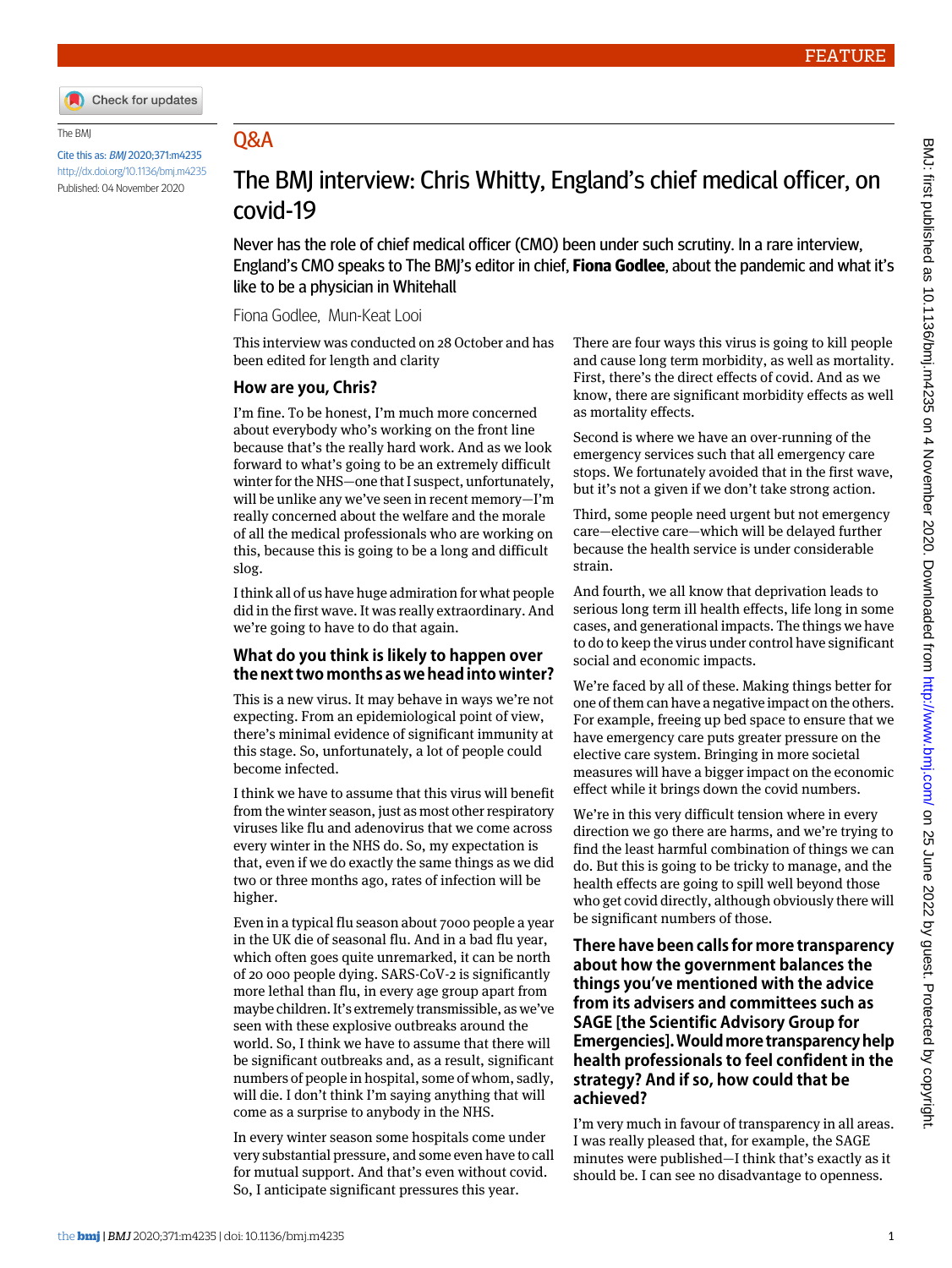It's important that people making very, very difficult political decisions have the time and space to be able to do that before this constant commentary on it. But I do think that transparency, wherever possible, is a good thing. And certainly on the science side, we've tried to be very open about what our advice is and how it's given.

#### **In mid-September SAGE advised the government to impose a two week circuit breaker rather than localised targeted restrictions. As I understand it, the circuit breaker would probably not in itself reduce the number of cases. What would be the point?**

The concept of a circuit breaker is that you buy time; you wind back the clock from wherever you are by a few weeks, and that helps to slow down the rate of rise. But you still have to do things after you come out of it. It's not something where you do it and then that's a substitute for all the other things you have to do. Rather, it's a way of trying to slow stuff down. But it comes obviously at a very significant impact in terms of the other societal things that we were talking about before. So, it's not a panacea.

What SAGE was saying is that this is one of the tools that need to be considered. I think it was slightly overwritten [in the media] as saying that you've got to do this or nothing else will work. We need to do quite a lot of things, and this is one of the tools to think about.

#### **How do you respond when it doesn't seem that the government is going to follow what you consider to be important advice?**

The thing to understand is that I'm only presenting the health advice. I passionately believe in the health side of things, and I strongly believe that good science leads to good political decisions. But the economic side [and] the societal issues are also important. The political leaders who have to represent the public have to balance all these different elements together.

Whenever I look at a problem, I generally decide whether it's primarily technical, political, or a bit of both. If it's primarily technical I'll say, look, in my view, there's only one technically correct solution. So: which kind of drugs should we be using to treat covid? That's a technical decision. Politics should play no part in that. Equally, prioritisation or balance between different elements of the response—for example, health against education against wider societal aims—those are political questions.

#### **There's an extremely heated international debate on how countries should manage the pandemic. Where do you sit on the spectrum between suppression of the virus at one end and population immunity at the other?**

Let's start with "herd immunity," as it's sometimes called in the press, which was perhaps most represented by the Great Barrington Declaration.<sup>[1](#page-3-0)</sup> My view is that it's wrong scientifically, practically, and probably ethically as well. [It's] really a pretty minority view, but it's been seen as a much wider view. It's a perfectly respectable one—but the reason it's wrong scientifically is that it starts from the assumption that you will get herd immunity and that this is how you control epidemics.

For the great majority of the infections I've dealt with—and I'm an infectious disease epidemiologist—you never get herd immunity. You don't get it for malaria, you don't get it for HIV, you don't get it for Ebola. Secondly, it makes an assumption that immunity will be maintained, at least for some period of time. And this is not clear yet with covid. We certainly know, for example, that antibodies

wane quite fast. So, I think scientifically it's on very weak foundations.

Then there's the practical question. Let's say that it was possible to achieve immunity. It works on the assumption that you can identify all of the people who come to harm and completely exclude them for the remainder of the time that this virus is in circulation, or least in high circulation. Anyone who's thought about this with this particular virus, which is incredibly easy to transmit, realises that this is extremely impractical as a solution. SAGE have looked at this twice and came to the same conclusion both times.

The third reason I personally have problems with it is that, ethically, it would lead to a significant number of people dying who otherwise would not have died of this virus. And it almost certainly would lead to much higher pressure on the NHS and therefore some of the indirect damage.

As for the other end of the spectrum—which is, why can't we just eradicate this virus?—that's also impractical for a variety of reasons. There are reasons why we have, to date, only managed to eradicate one human disease—smallpox—with two or three others that have been just on the edge for a long time. It's very, very difficult to do.

What we've got to do is get this virus down as low as is practical at any point in time, using the tools we've got, and expect that we will get medical countermeasures. It might come in the form of vaccines. It might come in the form of drugs, as happened with HIV, for example: we don't have an HIV vaccine, but we've got very good control in the UK on that. There are other possible technical solutions. So, we shouldn't see that we'll be in the current state for an indefinite period. I have an absolute belief in the ability of science to get us out of this hole. But it is going to take a while before we get to that point.

### **What's your sense of the likelihood of a vaccine in the next year?**

There's the biggest effort to get vaccines that's ever been seen. I think there's a reasonably good chance that we will get a vaccine in the next year. But nobody should assume that, and nobody should put a date on it. You never know which one is definitely going to cross the finishing line first. Obviously, we would all hope that the first two or three vaccines that are leading will work, and if every single one of the vaccines worked that would be an outstanding result. But let's see.

**Recent data published by the Financial Times show that countries that have done worse in terms of covid deaths have also done worse economically, with the UK scoring badly on both counts. This suggests that it's a false dichotomy to talk about health versus wealth and that we have to control the virus to restore our economy. Is that how you see things?**

That is absolutely how I see things.

#### **What can you say to local public health professionals who feel left out of the approach in terms of Track and Trace and other public health measures, who believe that it would be better with their involvement?**

When I go to places like Harlow or Blackpool or so on, you see remarkable public health leaders doing the day job, [working on] all the other areas of public health on top of all the covid activity. Particularly in this second wave, which is much less of a national picture and where we have a lot more tools at our disposal, I have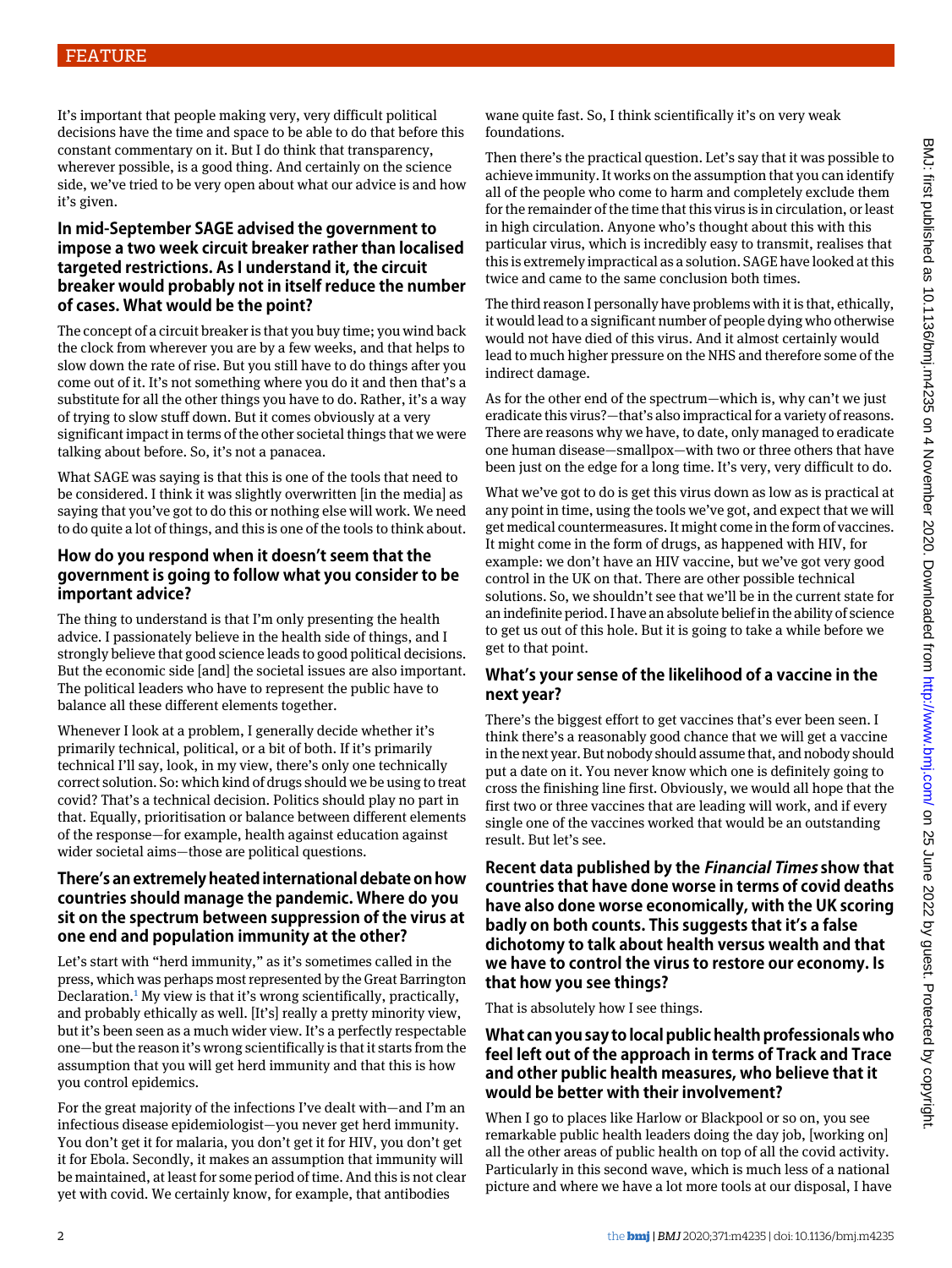a lot of sympathy with the view that there should be local leadership and local ownership of many of the decisions. We're very fortunate to have such good directors of public health—there's a long tradition of that in the UK. And I think that trusting them to make good local judgments is very sensible.

The first wave was a slightly different situation because, firstly, the whole of the UK went through the wave almost the same way: it was very similar across the country, and we were starting out from an incredibly standing start with very few tools. But as we go through this second wave we have a much more varied picture, which is actually much more typical of what other countries, in Europe for example, had in the first wave.

I think that this makes the argument for local leadership and local decisions where possible. You can't do it across the board, because the health system will be criticised for having a very confusing picture if we do things too differently and for being too monoculture if we do things all the same. There's a balance between having some degree of a national approach and some degree of local. And I think that inevitably in the second wave the ratio is slightly different and should be slightly different.

#### **The UK government seems to have preferred a more centralised approach, with commercial companies delivering many of the measures. Do you envisage a larger role for the public sector and local public health teams in the second wave?**

I don't think I'm saying anything about the public sector versus private sector, which is a debate I consider to be in the political delivery end rather than the public health end. Mine was more to do with local authorities, local directors of public health, and their considerable contribution compared with the national. It's basically about using both. They don't have the degree of specialisation; they don't have the resources that you have centrally—but they do have local knowledge. They have local experience. They understand what's happening locally.

#### **I had always understood that the CMO was the head of public health in the UK. But people are confused about where oversight or leadership of public health sits, given what's happened with Public Health England and the new Joint Biosecurity Centre. People see you as the head of public health in the UK. Is that right?**

I felt quite strongly when I came into this role, not just for public health, but for the medical profession as a whole, that we ought to have a collective leadership. I am definitely part of that collective leadership. But there are the royal colleges and, in the case of public health, obviously the Faculty of Public Health, and there are all the various NHS organisations in NHS England. There are the devolved nations, which have complete control over health decisions pretty well. And local authorities which have very significant influence, which you were talking about before. It's neither right nor sensible that anybody says, "I am the person who just leads the whole thing." I see this as a collective leadership, but the CMO role is and always has been a senior leader within that system.

Particularly going through this crisis at the moment, it's been really important that the leaders talk very regularly to the presidents of the royal colleges, to the directors of public health, to the leaders of NHS England and PHE [Public Health England]. It's important that we see ourselves as a collective leadership. I would actually see the editors of the major journals as part of that collective leadership of the profession: it doesn't mean having to be brought into other people's decisions, but you help influence how this goes, and I think that's important. We see ourselves as a profession with a collective leadership, of which I am one, and many people who might be listening to or reading this are also leaders.

#### **As a civil servant you're accountable to the government, but how do you guard your own credibility, when that's where your authority comes from among your colleagues and the wider world?**

The CMO role is different from most civil service roles, in that I'm statutorily independent while being government. And so I feel that, no, I'm not bound by what the government's view is. I give my own view straight. I hope people realise that I give my own view and I don't feel constrained.

Where being a civil servant matters is that there's an absolute statutory requirement, rightly, for impartiality and to stay out of party politics. So, if I think something is a political issue, I'm not going to engage publicly in it.

No one [in government] has ever said to me, 'Gosh, you went a bit far there' or 'I want you to say this, and if you don't there's going to be trouble.' They've always accepted that this role is an independent role, and it ceases to have use if people like me are having to cut our jibs just to suit the situation. It would no longer be helpful to the government. That's the way it works, that's the way it has always worked, and the way in my view it always should work.

### **After the Dominic Cummings incident you were asked at the press conference what your views were. It could seem that Boris Johnson rather quickly stepped in to stop you commenting . . .**

I did think it was a party political issue at that point in time. I've been very careful across the board never to comment on individual people. At its extreme, I really strongly push back against journalists asking about individual patients, which they did near the beginning.

### **The UK lacks an independent organisation such as the Robert Koch Institute in Germany, which provides information, data, and analysis to the public. Do you think this is something the UK should aim to establish?**

In this kind of pandemic, I don't think it makes much difference where the advice is situated. I think it's very important that public health advice is seen to be free of political interference. We can agonise rather a lot about exactly what form that should take. Some of those who were very exercised about the fact that PHE was no longer to be PHE were very exercised about PHE being created in the first place, saying it was disgraceful that it was being created out of otherwise independent organisations.

The general principle should be—as with all medical advice, so this is true for clinicians as well—you should give the advice you give professionally, independently, and without any sense that you're cutting the advice according to what the person you're talking to wants to hear. Any doctor who doesn't abide by that general principle is not doing them, their patients, or the wider public if they're in public health, any favours at all. So, independence is, in my view, a state of mind and a tradition that should be firmly adhered to. Organisational structures strike me as less important.

## **At the beginning of the pandemic politicians made it clear that they would follow the science, and they and you and Patrick Vallance, the chief scientific officer, presented a**